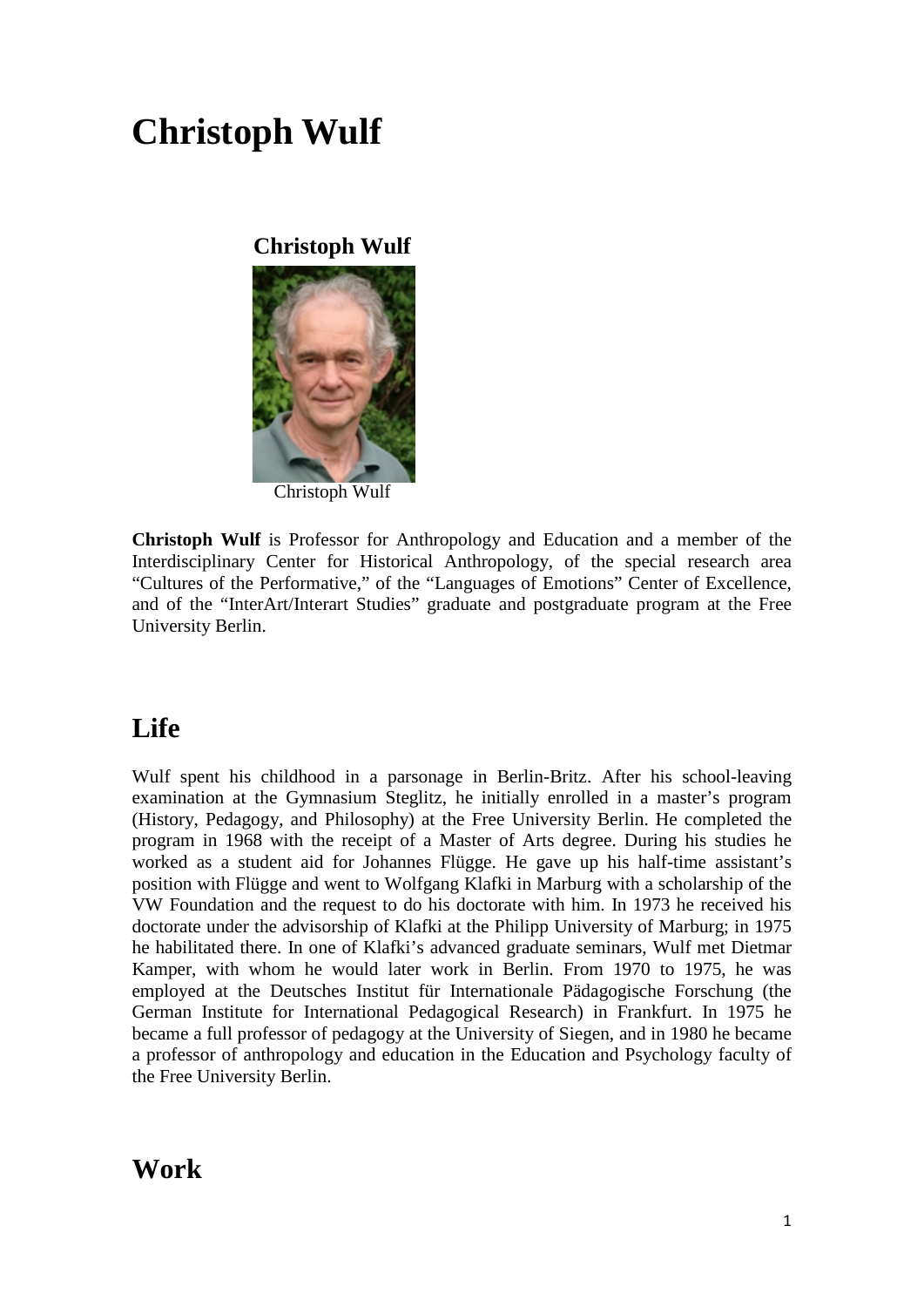For more than 30 years, Wulf has been working on questions of [historical anthropology](http://de.wikipedia.org/wiki/Historische_Anthropologie) and pedagogical anthropology. The focus of the research is on people's knowledge in a globalized world characterized by cultural diversity. The objective of this research is to use historical and ethnographic methods as well as philosophical reflections to make a contribution to the self-understanding of people today. In the biography that Gabriele Weigand wrote on the basis of extensive conversations, three substantial fields of research and influence can be differentiated in his work.

# **Historical anthropology**

Wulf's anthropological research takes as its starting point the insight that the philosophical and pedagogical anthropologies whose focus was on white Western male human beings have lost their claim to universality. For this reason we today need to proceed from a polycentric [anthropology.](http://de.wikipedia.org/wiki/Anthropologie) The focus is no longer on European images of humanity and Western thought. Other cultures have the same right to make statements about humans from their perspective. In view of this situation, what is required is a historical and cultural relativization and differentiation of anthropology that also needs to avoid extreme relativism and arbitrariness. In the globalized world, this situation leads to an increase in the complexity that will determine the living conditions of people in the future.

*Logic and Passion* (Logik und Leidenschaft): The human body was the focus of this first phase of anthropological studies, which was realized with Dietmar Kamper. This was result of the first book issued together with Dietmar Kamper, "The Return of the Body" ("Die Wiederkehr des Körpers"), with which the specific historical anthropology of the Berlin anthropological research was founded. Within its framework, 10 international, transdisciplinary studies were created, which later received the title "Logic and Passion" ("Logik und Leidenschaft"). More than 150 researchers and philosophers from 25 disciplines and more than 10 countries cooperated in this project that spanned decades. This research differs from the historical anthropology in historical scholarship in that it is more oriented than the research of the historians toward making a contribution to an understanding of our current era, that is, toward a diagnosis of the present. After the end of normative anthropologies associated with the dominance of European/Western science, philosophy, and culture, it was considered imperative to develop forms of anthropological thought and research that would do justice to the changed living and development conditions in the globalized world. Through transdisciplinary and transcultural research, a historical anthropology was created in which the human body, its senses, and cultural practices in their European form were of central importance. For this historical-anthropological research, the dual historicity, i.e., the historicity of researchers and the historicity of the studied phenomena, was of constitutive significance. The mysteriousness of the human body caused humans to be understood as *homo absconditus*, i.e., as beings who are only partially accessible and understandable to themselves. In addition to the rediscovery of the body and of the senses, the topic of this research was the history of the soul and the unfathomability of the sacred, the mysteriousness of love and of the beautiful, and the mystery of time and of silence.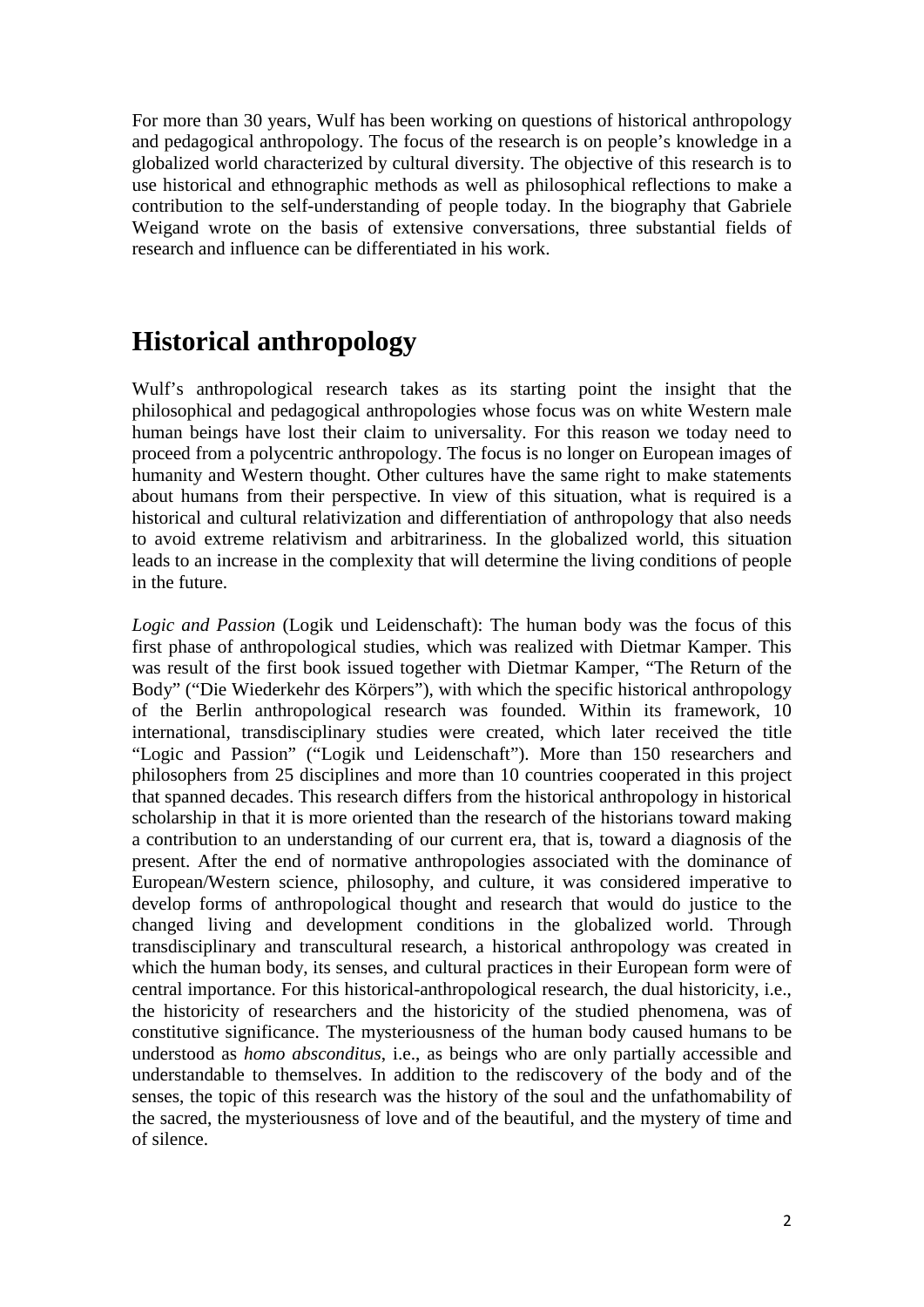*Humankind and Its Culture* (Der Mensch und seine Kultur): The task of this book, which was more than 1000 pages in length and translated into several languages, was to reconstruct 100 fundamental relations and relationships of human beings to the world and investigate them in a handbook of historical anthropology. The historical, cultural, and social localization and diagnosis of the era sought to be achieved with this work was carried out with a consciousness for the dual historicity and culturality as well as the contingencies associated with this. Even the intensive interdisciplinary cooperation changed nothing about the unavoidably fragmentary character of these investigations. However, this created the basis for continuing investigation of social diversity and the improvement of historical self-understanding and of cultural self-interpretation. The anthropological study of the world and self-relations grounded in history and culture led to insights that could result in a new (reflexive) understanding of many everyday functional interrelationships. Such experiences lead to skeptical questions regarding history as a history of progress and appropriation, the logic of the concept to be identified, the scope of the hermeneutics, and the self- and world-constitutive subject. Such skepticism led to a consciousness of the historical and cultural relativity and anthropological insight. In contrast to previous interpretations, the consciously accepted preliminary nature of anthropological knowledge is not seen as a deficiency, but as a gain. The quality of this knowledge is a consequence of the fundamental indeterminableness of humans, from which the openness for the other and for the other's knowledge results, providing motivation to look for ways to increase the complexity of anthropological knowledge. The contributions were arranged into seven chapters with the following headings: Cosmology, World and Things, Genealogy and Gender, Body, Media and Education, Coincidence and Fate, and Culture.

*Anthropology: History, Culture, Philosophy* (Anthropologie: Geschichte, Kultur, Philosophie): On the basis of an analysis of central paradigms of anthropology, Wulf here further developed the concept of a historical anthropology into a historical-cultural anthropology. This is created in an exchange with the paradigms of evolution/hominization, of philosophical anthropology, of anthropology in historical scholarship (historical anthropology), and of cultural anthropology / ethnology. Today it is considered imperative to develop anthropology as a transcultural and transdisciplinary research field that involves the interleaving of general and particular, global and local, and diachronic and synchronic perspectives with the goal of researching the *unitas multiplex* of humankind. In view of this aspiration, it is not possible to narrowly guide the concept of anthropology in one direction or the other. That's why a dynamic concept of anthropology that is open to change is recommended here. With this anthropology concept, epistemological conditions are created which respond to the demands of anthropological research in a globalized world. This anthropology concept has no systematic character, but instead one that is more heuristic. It can be specified and modified depending on the context. Its heuristic value consists first and foremost in making research multidimensional both in terms of content and method and thus more capable of conforming to the world's changing conditions.

*Pedagogical Anthropology* (Pädagogische Anthropologie): Wulf's basic thesis for the justification of the necessity of pedagogical anthropology states that upbringing and education constantly contains images of people – anthropological images. Without anthropological assumptions about people and about how upbringing, education, and socialization is to occur, upbringing and education is not possible. In order to bestow continuity on the research in the field of pedagogical anthropology, in 1992 Wulf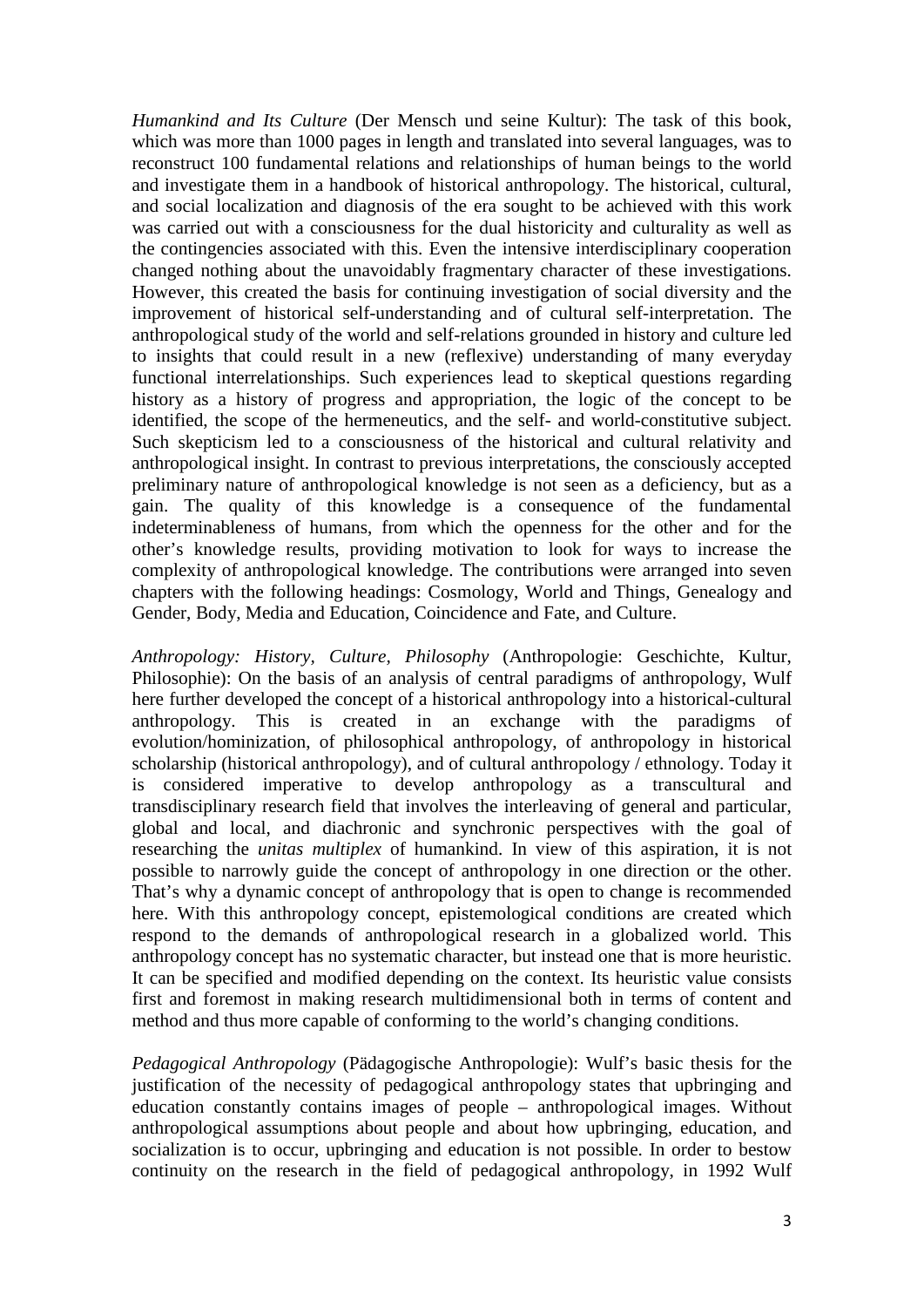initiated the founding of the Pedagogical Anthropology Commission in the German Society for Educational Science (Deutsche Gesellschaft für Erziehungswissenschaft). This initiative was supported by Dieter Lenzen, Klaus Mollenhauer, Konrad Wünsche, Theodor Schulze, Eckart Liebau, and Max Liedtke. It was later joined by the following: Johannes Bilstein, Jörg Zirfas, Michael Göhlich, Birgit Althans, Micha Brumlik, Maike Sophia Baader, Doris Schuhmacher-Chilla, Helga Peskoller, Stephan Sting, Ursula Stenger, Hans-Rüdiger Müller, Gabriele Sorgo, Edgar Forster, Christian Rittelmeyer, Gisela Miller-Kipp, Anja Tervooren, Kristin Westphal and many other colleagues. This research takes its starting point in the works of pedagogical anthropology which were created after the Second World War and whose most important representatives included: Otto Friedrich Bollnow, Heinrich Roth, Andreas Flitner, Rudolf Lassahn, and Hans Scheuerl. Over the years, this commission initiated and led by Wulf treated many fundamental topics. The approx. 20 books that have been issued in the meantime cover a broad spectrum of pedagogical-anthropological research. They include books on the history and theory of pedagogical anthropology, on anthropology of perception and aesthetics, on play, imagination, and work, on pedagogical action, including its anthropological and ethical basic conditions, on the role of space, time, and institutions in pedagogical work, on the meaning of nature and religion, generation, love, and friendship, on the senses, and on questions regarding gender. What the authors of these studies have in common is that they are convinced of the importance of the historical and cultural dimension of anthropology and they are attempting to develop important perspectives for the understanding of upbringing, education, and socialization in the world of today using philosophical reflection as well as historical and ethnographic research. They are also convinced that, due to European and global changes, pedagogical research and work sorely need fundamental anthropological research that is to contribute to a better understanding of upbringing, education, and socialization in the various parts of the world. It is no longer sufficient to localize upbringing and education in national contexts. The European orientation also needs to be supplemented through the recognition of Asian, Latin American, and African perspectives, i.e., global influences need to be taken into account.

#### **The Berlin Study of Rituals and Gestures**

*The rediscovery of rituals*: After spending 15 years pursuing the diachronic perspective in his anthropological research, starting at the beginning of the 21st century Wulf increasingly turned his attention to synchronic anthropological studies as well. This meant that ethnographic research of the present gained significance; historical anthropology was expanded into historical-cultural anthropology. The focus of this work was the research of rituals and gestures in the four central socialization areas: school, family, peer group, and media. Within the scope of the special Center of Collaborate Research "*Cultures of the Performative*", rituals in upbringing, education, and socialization were researched for 12 years. This involved supplementing the historically justified critical attitude toward rituals with proof of their productive effects and positive impacts. In this study, which was unique in terms of its scope and duration and involved research on an inner-city Berlin elementary school and its environment, it was successfully proved how important rituals are for creating the social, for creating communities, and for learning and education.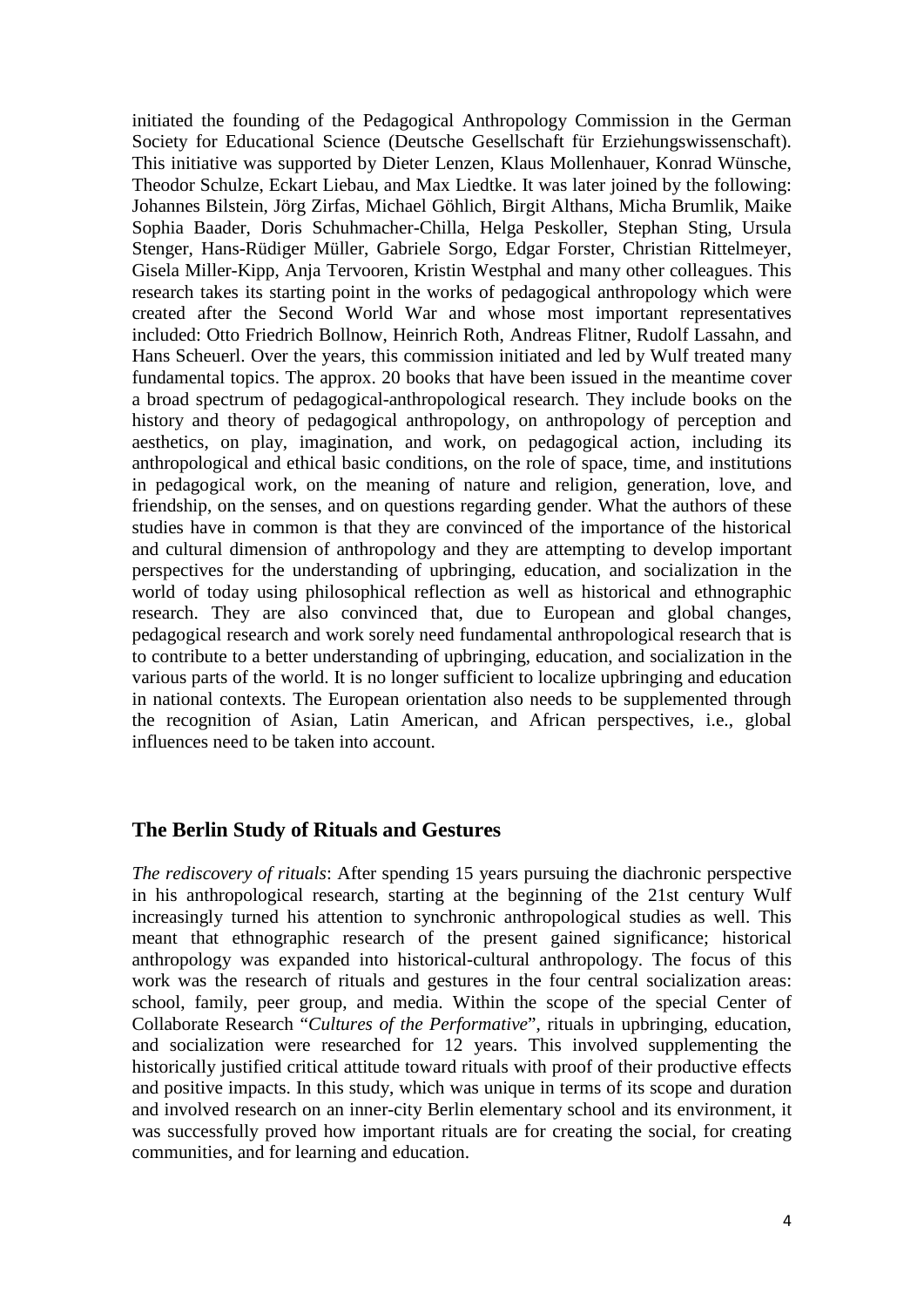Rituals cannot be reduced to their functionality as is common in Anglo-Saxon research. They are the expression of emotions and relationships and have an aesthetic side. Another important element in rituals is their repetitive character. They are homogenizing and create a community; they are liminal, which means that they create transitions from the status of a child to the status of a school child, for example. Rituals are public; they have playful elements through which their staging and performance is varied. With the help of rituals, the values, norms, and structures of a school are inscribed into the bodies of the children so that the children gradually become schoolchildren. The children are active in the process. They determine how and to what degree these processes take place. In these processes, children learn certain modes of behavior important for school and are provided with the ability to share the attention of the teacher with other children, something they are often not capable of doing before they start school. Children learn to sit still, to restrict their movements during lessons, and to concentrate. This "new" behavior is learned through frequent repetition. School rituals convey a collectively shared knowledge of how a school works. They refer to practices which are staged and performed and in which children and teachers present and interpret themselves within the framework of a common order.

For the research of the performative of rituals, at least three aspects are important. One aspect points out that the performativity of rituals is historically and culturally conditioned. In addition to this perspective of understanding rituals as cultural performances, the performative character of language plays an important role. This means that spoken expressions in the context of rituals often have the character of action. That children are already addressed as boys or girls at a very early point is an example of this. Over time, repeatedly being addressed as a boy or girl leads to the formation of a gender character. The action character of language also becomes clear in situations such as weddings, in which the "I do" fundamentally changes one's life thereafter. The third aspect of the performative consists of an aesthetic dimension. This makes clear that one should not just analyze rituals under the perspective of their function, but instead that it is important how people express something and how they stage themselves in the process. In the performance of rituals, this "how" is a crucial element for the acceptance of the ritual. In artistic performances, this aesthetic dimension even plays the decisive role for judging their quality. This case study, which is likely unique worldwide, shows that rituals create the social; they create order and enable identification. Rituals create transitions and generate memories; they have a magical component and are suitable for handling difference; they promote mimetic learning processes, assist in the development of practical knowledge, and make a major contribution to the development of socially competent individuals.

*The significance of gestures*: The Berlin Study of Rituals and Gestures was able reconstruct in a variety of ways how the initiation and control of social and pedagogical processes is accomplished through gestures. The word "gesture" can be derived from the Latin "gerere," "agere" – "bring forth," "execute." Recognition, demarcation, and distancing are expressed with gestures. Gestures serve to give structure to learning processes and pedagogical acts. The following questions guide the research: "How are gestures used in which context?" "What effect does the performativity of gestures have on people?" "To what extent do gestures have their own spoken language-independent logic?" "What is the productive function of gestures?" You cannot do justice to gestures if you only consider them from a linguistic perspective. A large part of gesture research did this for a long time. The findings were that a gesture promotes the understanding of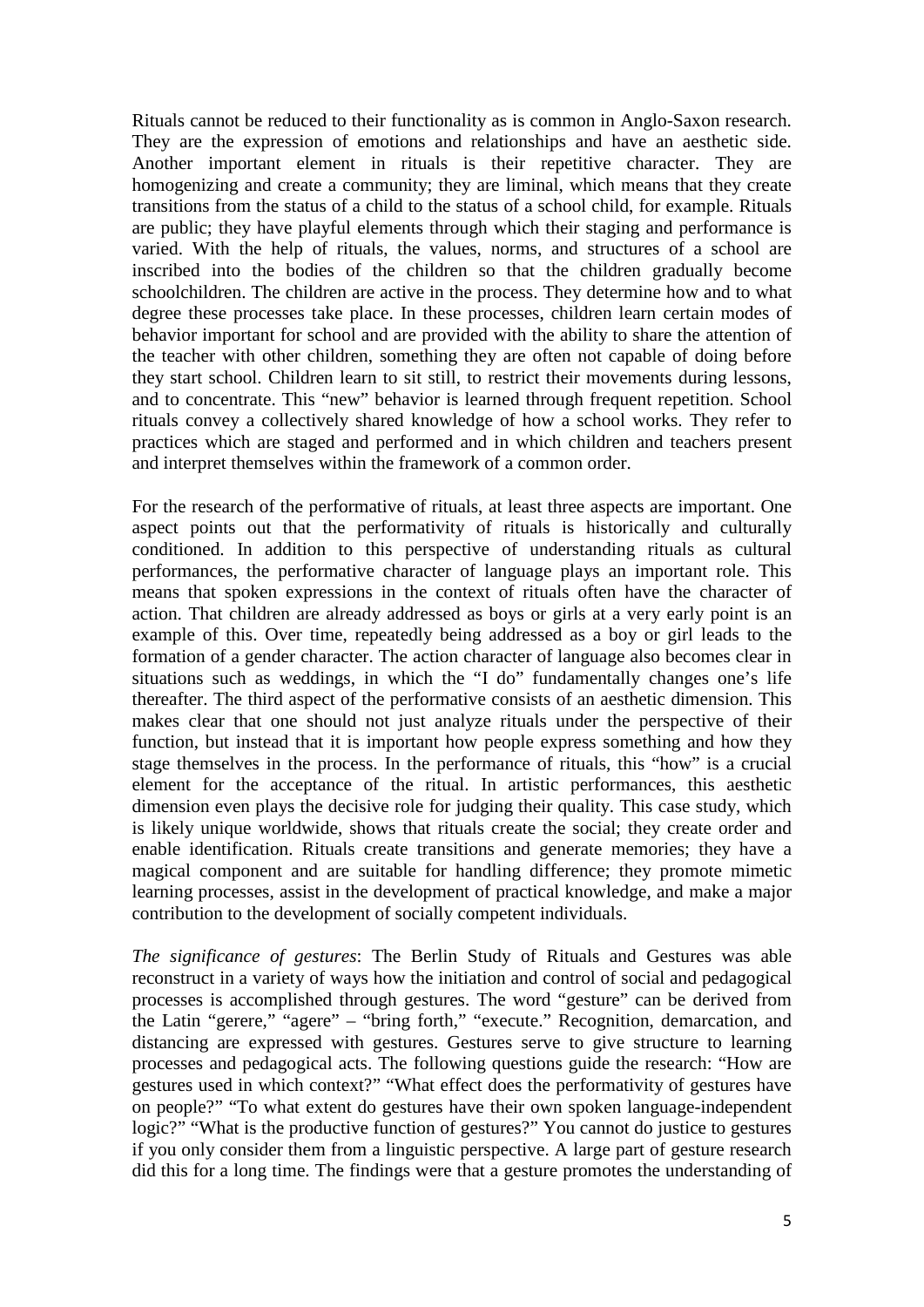a spoken statement when it is accompanied by a gesture. In the Berlin study of gestures, which focused on performativity, it was first and foremost the "how" of the staging and performance of gestures that was investigated. In upbringing and education, the gesture of pointing is particularly important. It is of fundamental importance in the relationship of generations. Those belonging to the older generation show the world to those belonging to the younger generation. The striking gesture, as well as the iconic and metaphorical gesture, can be differentiated from the pointing gesture. Wulf's research focuses on four aspects of gestures in particular: (1) gestures as movements of the body, (2) gestures as expression and presentation, (3) gestures as forms of upbringing and education, and (4) gestures as forms of interpretation. This relates to the question of whether and the extent to which gestures contain something that goes beyond their intentionality that can only be experienced in mimetic reenactment. This question is not easy to answer. Is a gesture only intentional, or are there gestures of expression and of presentation that are not intentional? In the Berlin Study of Rituals and Gestures, it was able to be demonstrated, above all with nonspecific striking gestures, that no definite meanings could be assigned to these gestures. It is different with the iconic gestures, which are characterized by their image character, such as the gesture of folding one's hands or of tipping one's head to the side as a gesture of tiredness or sleeping. Other gestures are used to indicate sizes, such as the size of the child or of an object. For these gestures, the focus is on the figurative element. Many of these gestures can be understood cross-culturally. Due to its figurative character, the gesture of sleeping, for example, is understood in almost all cultures. It is more difficult with the metaphorical gestures, the cultural gestures that one understands when one is familiar with a culture. Gestures are expression and presentation. A physical configuration, an inner intention, and a conveyed relationship to the world are expressed in them. Gestures have a physical side that is seen from the outside and can be reenacted in a mimetic impulse. This physical manifestation is also an expression of an inner situation that can be felt from inside and seen from outside. In this tension between the exterior and the interior, the mediation between the interior and the exterior that is typical for gestures is given expression.

#### **Mimesis, Imagination, and Emotion**

Cultural learning as [mimetic](http://de.wikipedia.org/wiki/Mimetisch) learning: in a study about mimesis carried out together with Gunter Gebauer. For culture, art, and society, it was about the reconstruction of mimetic phenomenon, beginning in antiquity and ending with Derrida. This study was not about developing a history of mimetic thought. The research was instead carried out in the sense of the concept of family resemblance (Wittgenstein) with the objective of investigating how mimesis and mimetic processes were understood in various eras and in different contexts. Here it was found that the richness of the mimesis concept is in the fact that it has no narrowly delineated meaning, but that it changes and further develops in the course of historical development in the sense of family resemblance. It was about showing how mimesis was understood in the various historical contexts. For this reason research was carried out into how mimetic phenomena were conceptualized in antiquity and how these concepts changed in the Middle Ages, in the Renaissance, and in the modern era. The reconstruction and analysis of the mimesis concept of Walter Benjamin, Theodor Adorno, and Jacques Derridas were particularly interesting. Mimetic processes also have as their aim an assimilation to the work of art, which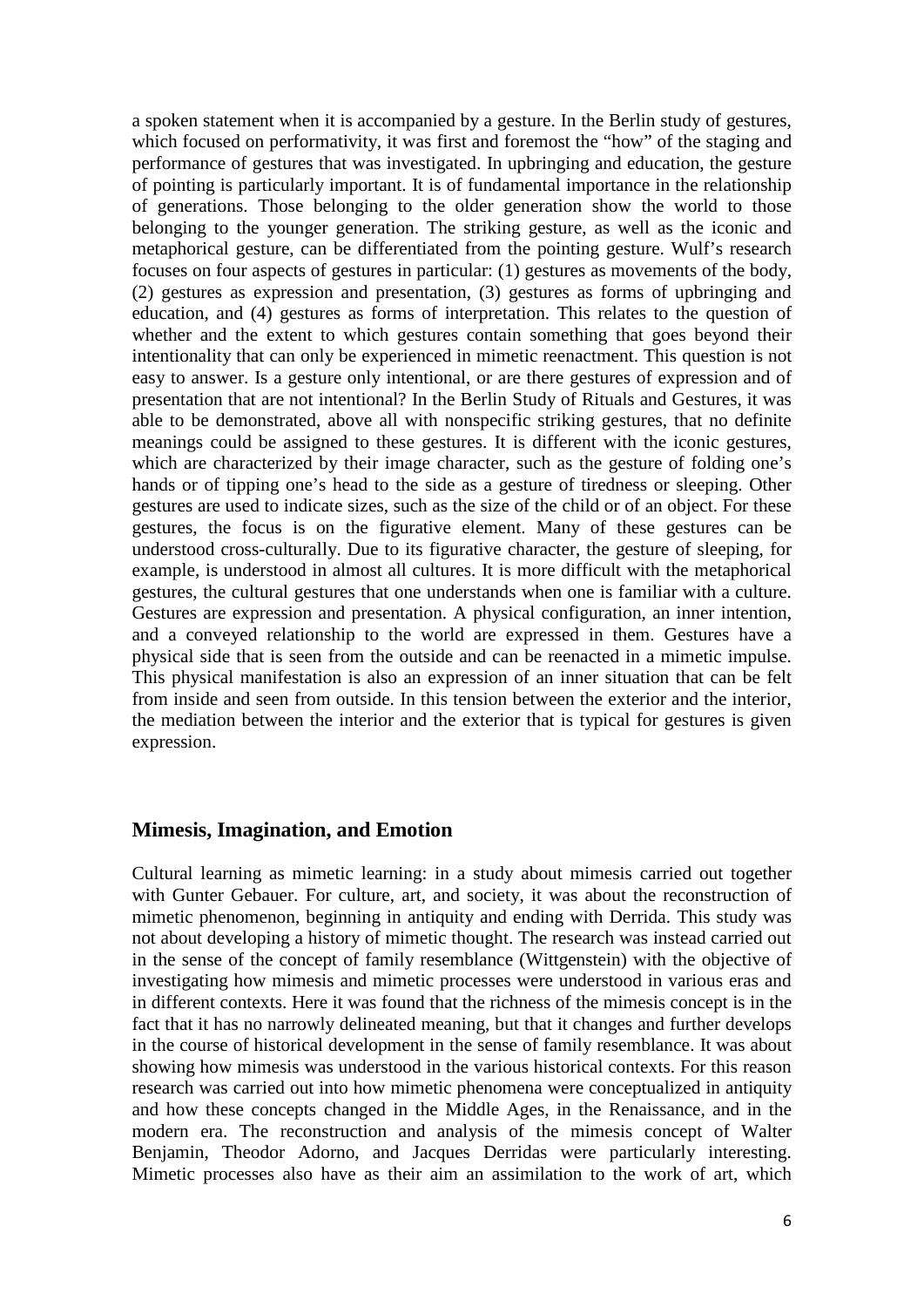allows the work of art to remain as it is and which gives the person who is behaving mimetically the opportunity to include the forms of the work of art in her imagination. With the mimetic appropriation of works of art, an assimilation to an exterior and an incorporation of the exterior into the world of the imaginary occurs. This process also takes place in the opposite direction. Mental images are brought to the outside and objectified in a mimetic process. This happens with artistic works, but also with text and action plans. The mimetic process is a bridging process that on the one hand converts the exterior world into the interior world and on the other hand conveys the interior world into the exterior world. In the mimetic process, what occurs is not just an assimilation to a work of art or another person to which one mimetically relates in order to become the person that one is or can become through this assimilation. In mimetic processes, one does not become like the other, but one needs the other in order to be able to develop in relation to the other. In the relationship between children and parents, these processes play a central role. Because children want to grow up, they first need to become like their parents. Mimetic processes take place not just through seeing and hearing. Experiences of touching, smelling, tasting are also mimetically processed. Mimetic processes contribute to the partial overcoming of the subject/object split. In the mimetic process, the person emerges from himself and clings to an exterior. This often occurs pre-consciously and without thinking. This approaching of an assimilation to the other is an important form of appropriation of an exterior, an alterity. These processes take place even before thinking and speaking develop. They are physical processes, often sensuous ones, which take place even before the question of whether something is right or wrong is asked. Mimetic processes are polycentric. People hardly know what is happening with them when they are in a mimetic relationship and appropriate something in the process. What is mimetically learned can change again in response to later references and stimuli. Mimetically obtained knowledge is not clearly definable knowledge. In mimetic learning, a figure or a totality that is often not yet differentiated in the mimetic process is acquired. The mimetic movement aims at taking a symbolically generated world and interpreting a prior world that itself is already interpreted. A new interpretation of an already interpreted world takes place. This applies even to the repetition. The gesture of reproduction creates structures of meaning different from the prior givens. It isolates an object from the general context and establishes a perspective of reception that is different from the one perceived in the prior world. Isolation and change of perspective are characteristics of aesthetic processes that tie in with the close relationship between mimesis and aesthetics that has been seen since Plato. The mimetic new interpretation is a new perception, "a seeing as," as formulated by Wittgenstein. The mimetic action involves the intention of showing a symbolically generated world in such a way that it can be seen as a distinct one. Mimetic processes do not just relate to other people. The recognition that cultural life is largely mimetic learning goes back to Plato and Aristotle. Plato already spoke about how there is a mimetic dynamic that one cannot resist, especially as a child and adolescent. We need to imitate other people, images, and models. According to Plato's interpretation, the (young) person cannot resist the power of the mimetic, but is subject to it. For this reason the negative occurrences and images from the ideal state need to be disregarded. Homer, who was long seen as a master teacher of the Greeks, should no longer play the central role in the education of the youth, but instead the philosophers. In contrast to Homer, who reported about the misdeeds of the gods, thereby creating negative role models, the philosophers were to become role models of the youth exclusively as models of the good. Aristotle set a different accent. He pled not simply for the exclusion of the negative, but instead demanded an examination of it in order to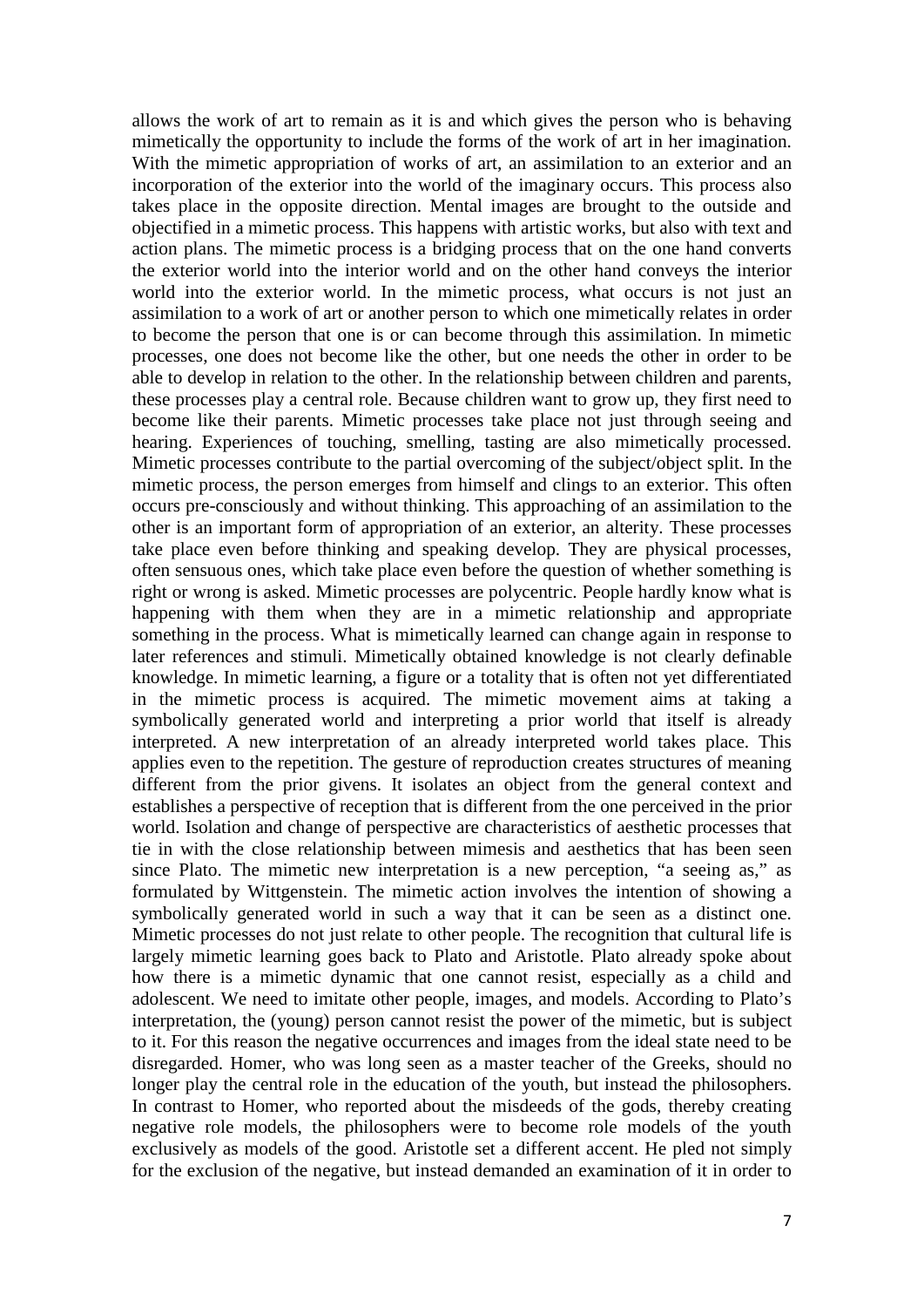immunize the youth against the negative. In spite of points of view that differed, Plato and Aristotle agreed that the human is a "mimetic animal" and that culture is learned in mimetic processes. Here mimesis becomes a synonym for upbringing. Mimetic processes do not just aim at creating a copy like a photocopier. In the mimetic process, children, adolescents, and adults are active. They relate to an exterior, assimilate it, and become similar to it. For example, if children mimetically relate to a teacher that they really like, these children do not become like their role model. But they need this role model to which they can relate in order to be able to develop certain traits to bring themselves forth as they would like to be. These insights about the central role of mimetic learning are also supported today through Michael Tomasello's research, which shows that mimetic processes allow children who are just eight months old to understand the intentions of adults before they are manifested. Non-human primates are never able to do this. The neuroscientific research about the mirror neuron system makes the importance of mimetic processes clear. In this research it is shown that when people carry out an action, such as when they hit someone, neural processes occur that are similar to those of people watching these actions. Thus when people see an action, their brain reacts in a manner that is similar to if they had carried out this action themselves. When people dissipate in social situations and see how other people react, this generates nearly the same processes, with the only difference being that they are more weakly articulated. Several different methodologies support Wulf's theory that cultural life largely takes place mimetically.

[Imagination:](http://de.wikipedia.org/wiki/Imagination) Wulf's research shows that mimetic processes are enabled through imagination. The imagination is a *conditio humana*. Without it a person cannot become a person, neither phylogenetically nor ontogenetically. In this recourse to antiquity, [imagination](http://de.wikipedia.org/wiki/Imagination) and [fantasy](http://de.wikipedia.org/wiki/Fantasie) can be described as the power that makes the world appear to people. "Making something appear" on the one hand means that the world appears to people in a way dictated by the conditions of being human and is perceived accordingly. On the other hand, it means using mental images to conceptualize the world and creating it according to these conceptions. The imagination is the energy that connects people with the world and the world with the people. It has a bridging function between outside and inside and between inside and outside. It is chiastic and expresses its significance in this function. In Roman thought, fantasy becomes imagination. This concept expresses another characteristic of imagination: the transformation of the outside world into images and their transformation into a "mental" image world. In the German language, imagination is translated by Paracelsus with the word ["Einbildungskraft,](http://de.wikipedia.org/wiki/Einbildungskraft)" that is, as energy that the world puts into the person and thereby makes his notions "worldly." Without this possibility there would be no human cultural world, nothing imaginary, and no language. Without imagination, there would be no memory and no projections of the future. Imagination is the ability to imagine an object in the imaginary even when it is not present. The discussion about imagination made it clear that imagination is more than the capability of bringing what is absent into the present and imagining the world. What is no less important is the possibility of imagination of restructuring existing orders and creating something new. Imagination makes it possible to invent things and develop creativity. The question regarding the extent to which imagination is bound to the conditions of nature and culture in the generation of its works remains unanswered. Even if one assumes that artists behave like *natura naturans*, i.e. like the creative force of nature, this does not yet clarify how originality, creativity, and innovation come into being. The creativity of imagination is based on the act of *inventio*, which oscillates between *actio* and *passio* and is shifted to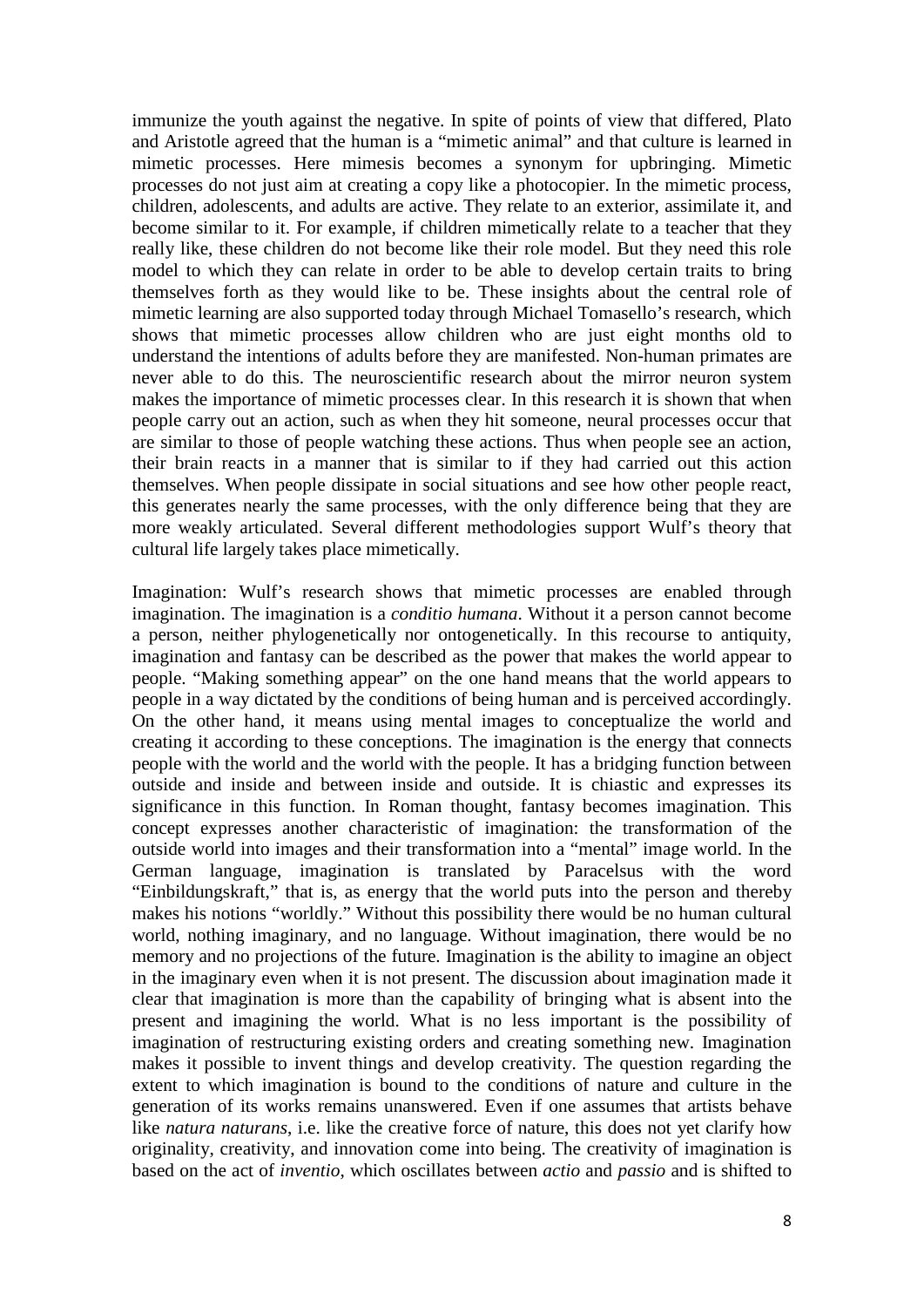the subject. Imagination shows itself not just in images, as the etymology of the term suggests. It is no less important for perception and production of tones and sounds. The "nearby" senses of smell, taste, and touch, as well as the sense of motion, rely on the imagination. The same applies to synesthesia and the *sensus communis*. Here a differentiation must be made between three types of images: 1) the image as a magical presence, 2) the image as a mimetic representation, and 3) the image as a technical simulation. Another perspective that was further developed by Wulf focuses on mental images in which the human imagination becomes visible. On the one hand, the mental image world of a social subject is dependent on the collective imaginary of his culture, and on the other hand, it is dependent on the uniqueness and unmistakability of the images that come from his individual history; ultimately it is also dependent on the mutual overlap and penetration of both image worlds. Here seven types of images can be differentiated with a heuristic intention: images as conduct regulators, orientation images, images of ideals, images of will, images of memory, mimetic images, and archetypal images.

[Emotions:](http://de.wikipedia.org/w/index.php?title=Emotionen&action=edit&redlink=1) In the context of his role as the principal investigator in the "Languages of Emotion" cluster of excellence, Wulf increasingly turned his attention to research on emotions in recent years. This above all involved researching the historical and cultural character of emotions within a broad spectrum of emotions. Thus exploratory investigations were carried out regarding the connections between emotions and movement, emotion and memory, emotion and rituals, and emotions and imagination: Studies regarding the happiness of the family in Germany and Japan, regarding emotions in the Muslim world, and about the formation of feelings and emotions were carried out. Finally, an ethnographic investigation of recognition and appreciation in school was carried out. The following studies were carried out in particular: -Emotions As Motion, with Valerij Savchuk, Goulnara Kaidarova, and Russian colleagues in St. Petersburg; -Emotions and Memory, with Chen Hongjie and Pan Lu and colleagues from Peking University in Beijing; -Emotions in Rituals and Performances, with Axel Michaels and Indian colleagues in Goa; - Emotion and Imagination, with Norval Baitello and Latin American Colleagues in São Paulo; - Emotions in a Transcultural World, Especially in the Arab and in the European Culture (Beirut) - The Formation of Feelings, with Ute Frevert (Max Planck Institute for Human Development); -Emotions, special issue of the Zeitschrift für Erziehungswissenschaft; -Recognition and Appreciation in Upbringing, Education, and Socialization. An ethnographic study in Berlin; -The Happiness of the Family. Ethnographic Studies in Germany and Japan (with Shoko Suzuki, Jörg Zirfas, et al.).

## **Impact**

Christoph Wulf is one of the best-known German education researchers and anthropologists. His books have been translated into 15 languages, and his other writings into 20. In 1972 he founded the Peace Education Commission of the International Peace Research Association, which he served as its first secretary, and later he founded the commissions Education Research with the Third World and Pedagogical Anthropology of the [Deutsche Gesellschaft für Erziehungswissenschaft](http://de.wikipedia.org/wiki/Deutsche_Gesellschaft_f%C3%BCr_Erziehungswissenschaft)  [\(German Society of Educational Research\).](http://de.wikipedia.org/wiki/Deutsche_Gesellschaft_f%C3%BCr_Erziehungswissenschaft) He was a member of the board of trustees of the German Society for Peace and Conflict Research) (Deutsche Gesellschaft für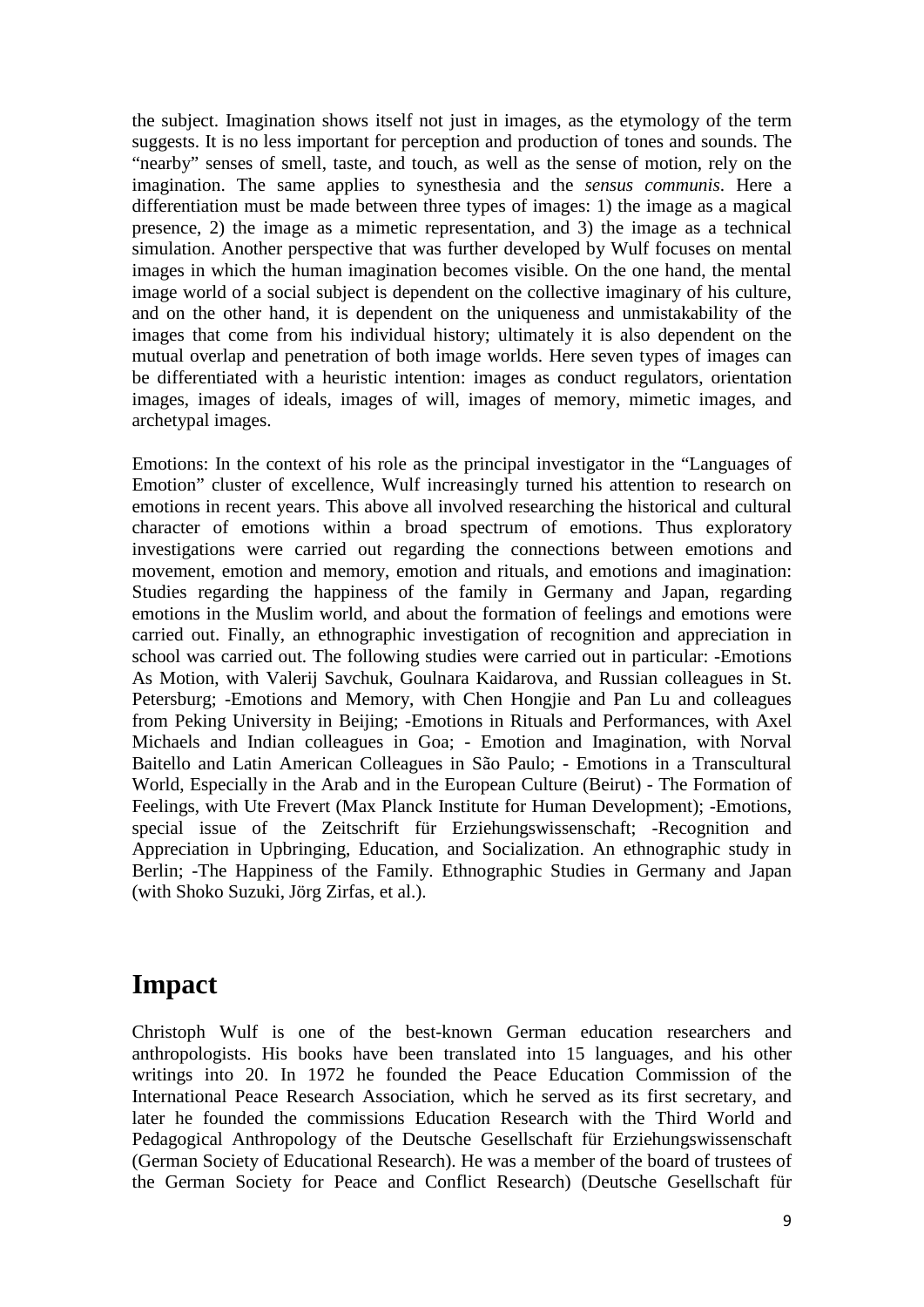Friedens- und Konfliktforschung), of the Council der International Peace Research Association, of the scientific advisory board of the Funkkolleg Beratung in der Erziehung (Advice in Upbringing), of the scientific advisory group for the comprehensive school trial in North Rhine-Westphalia, of the Educational Science Network Amsterdam (President), of the scientific advisory board of the Institut National de Recherche Pédagogique (Paris/Lyon), and of the International Research Center for Cultural Studies (Vienna). He serves as the editor and is a member of the editorial and advisory boards for many national and international periodicals. For his anthropological research, the University of Bucharest awarded him the title "professor honoris causa." Due to the global significance of his anthropological studies, he was invited for research stays and guest professorships in many parts of the world, including: [Stanford](http://de.wikipedia.org/wiki/Stanford_University)  [University;](http://de.wikipedia.org/wiki/Stanford_University) [Tokyo University,](http://de.wikipedia.org/wiki/Universit%C3%A4t_Tokio) Kyoto; Beijing; Mysore, Delhi; Paris (Diderot, [Nanterre,](http://de.wikipedia.org/wiki/Universit%C3%A4t_Paris-Nanterre) Vincennes-Saint-Denis, Institut de France, Conservatoire National des Arts et Métiers, École des Hautes Études en Sciences Sociales), Lille, Strasbourg; [Modena;](http://de.wikipedia.org/wiki/Modena) Amsterdam; [Stockholm University;](http://de.wikipedia.org/wiki/Stockholms_universitet) Copenhagen; [University of London;](http://de.wikipedia.org/wiki/University_of_London) and Saint Petersburg, Kazan. In 2008 he was elected to the position of Vice President of the German [UNESCO](http://de.wikipedia.org/wiki/UNESCO) Commission. He is a member of the national committee Education for Sustainable Development (Bildung für nachhaltige Entwicklung), of the expert panel Inclusive Education (Inklusive Bildung), and of the board of trustees of the German Academic Exchange Service (DAAD).

## **Selected writings**

#### **Introductory**

• Der Mensch in der globalisierten Welt. Anthropologische Reflexionen zum Verständnis unserer Zeit. Christoph Wulf in conversation with Gabriele Weigand. Münster 2011

#### **Monographs**

• Anthropology. A Continental Perspective. Chicago: University of Chicago Press, 2013

• Anthropologie. Geschichte-Kultur-Philosophie. Cologne, 2009 (edited 2nd edition; first edition Reinbek 2004)

• Une anthropologie historique et culturelle: Rituels, mimesis sociale et performativité. Paris, 2007.

• Anthropologie kultureller Vielfalt. Interkulturelle Bildung in Zeiten der Globalisierung. Bielefeld, 2006

- Zur Genese des Sozialen. Mimesis, Performativität, Ritual. Bielefeld, 2005
- With [Gunter Gebauer:](http://de.wikipedia.org/wiki/Gunter_Gebauer) Mimetische Weltzugänge. Stuttgart, 2003
- Anthropologie of Education. Münster, 2002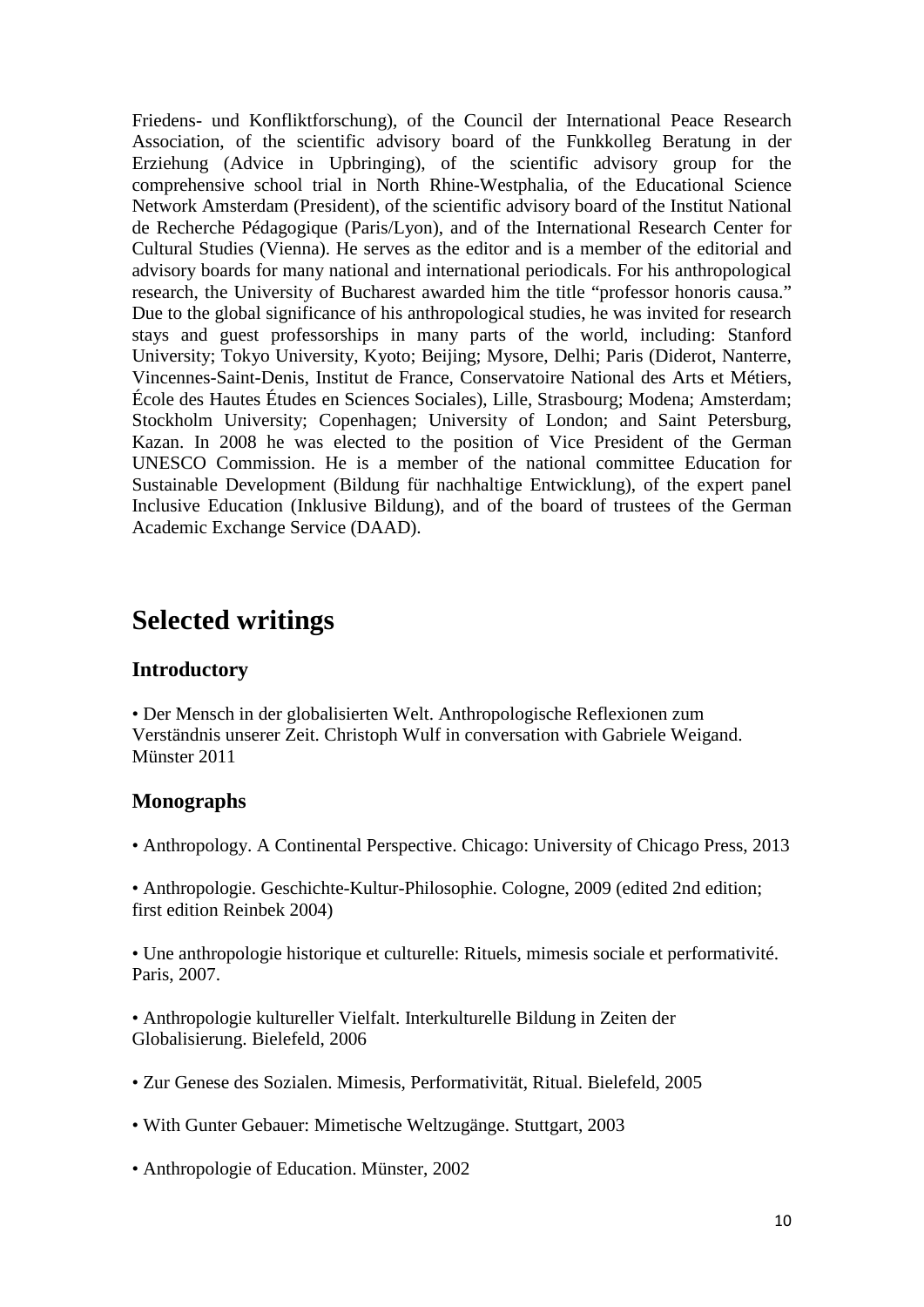• With [Gunter Gebauer:](http://de.wikipedia.org/wiki/Gunter_Gebauer) Spiel, Ritual, Geste. Mimetisches Handeln in der sozialen Welt. Reinbek, 1998

- With [Gunter Gebauer:](http://de.wikipedia.org/wiki/Gunter_Gebauer) Mimesis Culture Art Society. Berkeley, 1995.
- Theorien und Konzepte der Erziehungswissenschaft. Munich, 7th ed. 1993.

• With [Gunter Gebauer:](http://de.wikipedia.org/wiki/Gunter_Gebauer) Mimesis - Kultur - Kunst - Gesellschaft. Rowohlts Enzyklopädie. Reinbek, 1992.

• With [Dietmar Kamper:](http://de.wikipedia.org/wiki/Dietmar_Kamper) Im Schatten der Milchstraße. Tübingen, 1981.

• With Jürgen Dietrich: Gesamtschulalltag. Die Fallstudie Kierspe. Paderborn, 1979.

• Das politisch-sozialwissenschaftliche Curriculum. Munich, 1973.

#### **Project volumes**

• With Shoko Suzuki, Jörg Zirfas, Ingrid Kellermann, Yoshitaka Inoue, Fumio Ono, Nanae Takenaka: Das Glück der Familie. Ethnographische Studien in Deutschland und Japan, 2011.

• With Birgit Althans, Kathrin Audehm, Gerald Blaschke, Nino Ferrin, Ingrid Kellermann, Ruprecht Mattig, Sebastian Schinkel: Die Geste in Erziehung, Bildung und Sozialisation. Ethnographische Feldstudien. Wiesbaden, 2011

• With Birgit Althans, Kathrin Audehm, Constanze Bausch, Michael Göhlich, Stephan Sting, Anja Tervooren, Monika Wagner-Willi, Jörg Zirfas: Ritual and Identity. The Staging and Performing of Rituals in the Lives of Young People. London, 2010

• With Birgit Althans. With the cooperation of Julia Foltys, Martina Fuchs, Sigrid Klasen, Juliane Lamprecht, Dorothea Tegethoff: Geburt in Familie, Klinik und Medien. Eine qualitative Untersuchung. Opladen, 2008

• With Birgit Althans, Gerald Blaschke, Nino Ferrin, Michael Göhlich, Benjamin Jörissen, Ruprecht Mattig, Iris Nentwig-Gesemann, Sebastian Schinkel, Anja Tervooren, Monika Wagner-Willi: Lernkulturen im Umbruch. Rituelle Praktiken in Schule, Medien, Familie und Jugend. Wiesbaden, 2007

• With Birgit Althans, Kathrin Audehm, Constanze Bausch, Benjamin Jörissen, Michael Göhlich, Ruprecht Mattig, Anja Tervooren, Monika Wagner-Willi, Jörg Zirfas: Bildung im Ritual: Schule, Familie, Jugend, Medien. Wiesbaden, 2004

• With Birgit Althans, Kathrin Audehm, Constanze Bausch, Michael Göhlich, Stephan Sting, Anja Tervooren, Monika Wagner-Willi, Jörg Zirfas: Das Soziale als Ritual. Zur performativen Bildung von Gemeinschaften. Opladen 2001

• With Birgit Althans, Kathrin Audehm, Constanze Bausch, Benjamin Jörissen, Michael Göhlich, Stephan Sting, Anja Tervooren, Monika Wagner-Willi, Jörg Zirfas: